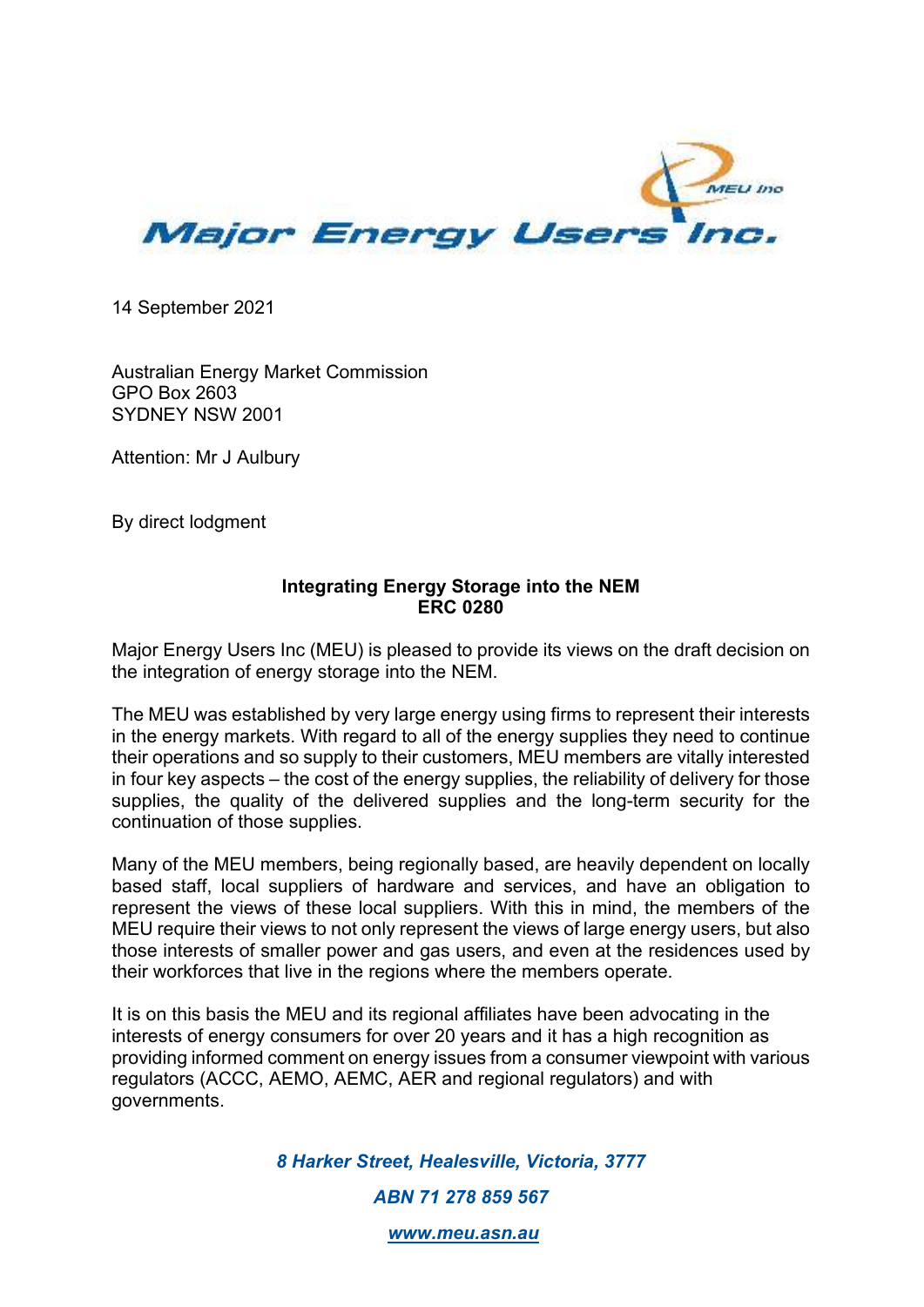The MEU is well aware that the National Electricity market (NEM) is changing quite rapidly and the influx of low cost, but variable, renewable energy (VRE) generation has resulted in the need for greater amounts of storage into the NEM, to moderate the times of feast and famine of supply to match the times when electricity supplies are needed by end users. This need for greater storage and the impacts it has, need to be recognised in the NEM rules as storage devices have the characteristics of being both an end user and a generator at different times.

The MEU also notes that there are:

- Some end users of electricity have their own generation as part of their production process and/or have generation as stand by needed when the grid supply fails. This means they can act as both providers of electricity and as users, and therefore able to provide support to the NEM at times of extreme need.
- Large generators that provide electricity when required also import electricity at times (usually to supply ancillary plant prior to start up of the main generating units).
- Many relatively small importers of electricity (eg residential end users and small to medium businesses) with rooftop solar are exporting significant amounts of power (in relation to the imports they have) and recently the AEMC decided that they should be exposed to export network costs in addition to the import network costs they already face.
- Storage devices (particularly batteries) are embedded in distribution networks as well as in the transmission networks, but it seems that storage connected to the transmission network is the main focus of this draft rule. The MEU does not support there being a differentiation in this regard.

The current rule arrangements mean that:

- Large end users that can (and do) export at times, are required to pay for TUoS/DUoS on their imports and generally do not pay additional network costs for export.
- Generators, at times, do import from the grid but do not pay any TUoS/DUoS charges.

The arguments for the different approaches between the two are that large end user exports are relatively small and generator imports are relatively small, and therefore these small amounts do not warrant specific arrangements in the rules. Equally the new rule change for DER exports to be exposed to a network charge for exports reflect the reality that impots and exports in the distribution networks are more balanced in size (eg residential import with residential rooftop solar export), and the recent rule change exposes these importer/exporters to network charges for both their exports as well as paying network charges for their imports.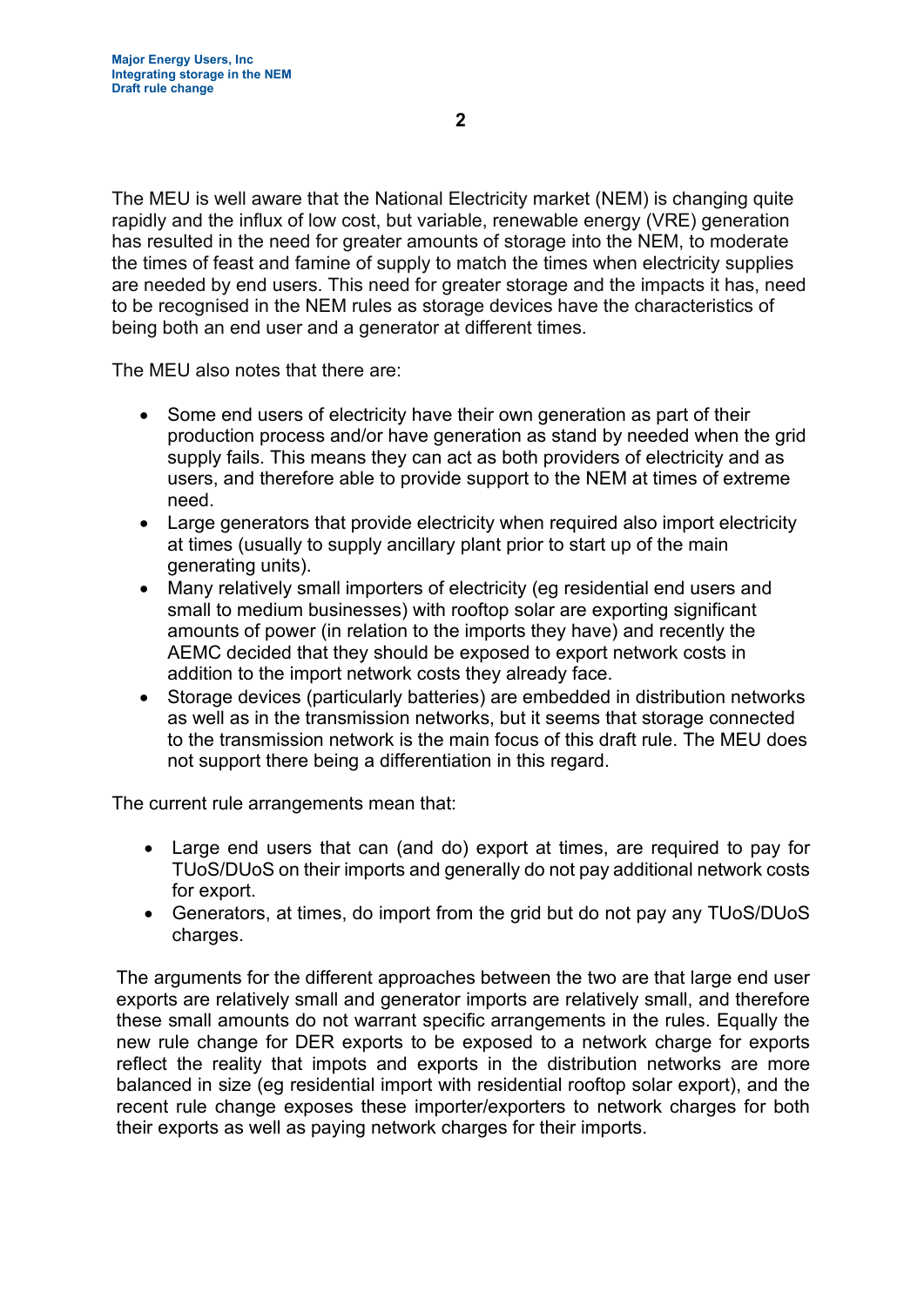The MEU has consistently been of the view that where power flows from the grid to an end user, the importer should incur a network cost related to the peak demand of the flow regardless of what its normal operational activity is<sup>1</sup>. This approach is equitable and should be applied universally to ensure consistency of treatment. The MEU considers that there should be no exceptions to the approach regardless as to what the purpose of the import is. Even though a storage device might export similar amounts of energy at another time, the storage uses the network in exactly the same way that any other end user does and imposes similar requirements and stresses on the network that have to be paid for.

The MEU notes that network costs for larger users are based on the peak demand imposed on the network (whether transmission or distribution) by the end user and, as a result, end users are careful to manage the level and time of their peak demands imposed on the network. By not incurring network charges for its imports, the storage device has no constraint on the rate at which it imports, or when, or even its location, and therefore the storage device can impose increased requirements and stresses on the network with impunity.

It would be incongruous if a storage device is not required to pay for its usage of the network for its imports yet it actually caused a need for augmentation of the network to accommodate its peak import demands – if the storage device did not pay for its use of the network to import electricity, then the augmentation costs would have to be paid by other end users who did not cause the need for augmentation and did not even benefit from the network investment!

The rules for export of electricity should also be consistent so that any exporter of electricity is treated the same way regardless of its size or location. Unfortunately, despite a need for consistency in treatment, the AEMC recently decided that exporters of small amounts of electricity into the distribution network should be exposed to network charges while larger exporters of electricity are to be immune from such charges. The MEU does not support this unequal treatment.

To maintain consistency of treatment, the MEU therefore considers that a user of the network taking inflow from the grid should carry its share of network costs (ie both in transmission and distribution networks). This means the MEU considers that storage devices, like any other end user, should be treated as an importer of electricity and liable for network charges related to its import needs. The fact that the storage device then releases the power into the grid (as any other generator does) means it should not be exposed to network charges for its exports and should be treated like other generators. The MEU does not consider that storage devices should be exposed to network charges for exporting like very small exporters are now.

The MEU notes the recent AER draft decision on the AEMO pricing approach for 2022- 2027 which results in large storage operating in the transmission network not incurring

<sup>1</sup> This approach would mean that all generators would pay network charges for any imports they may have